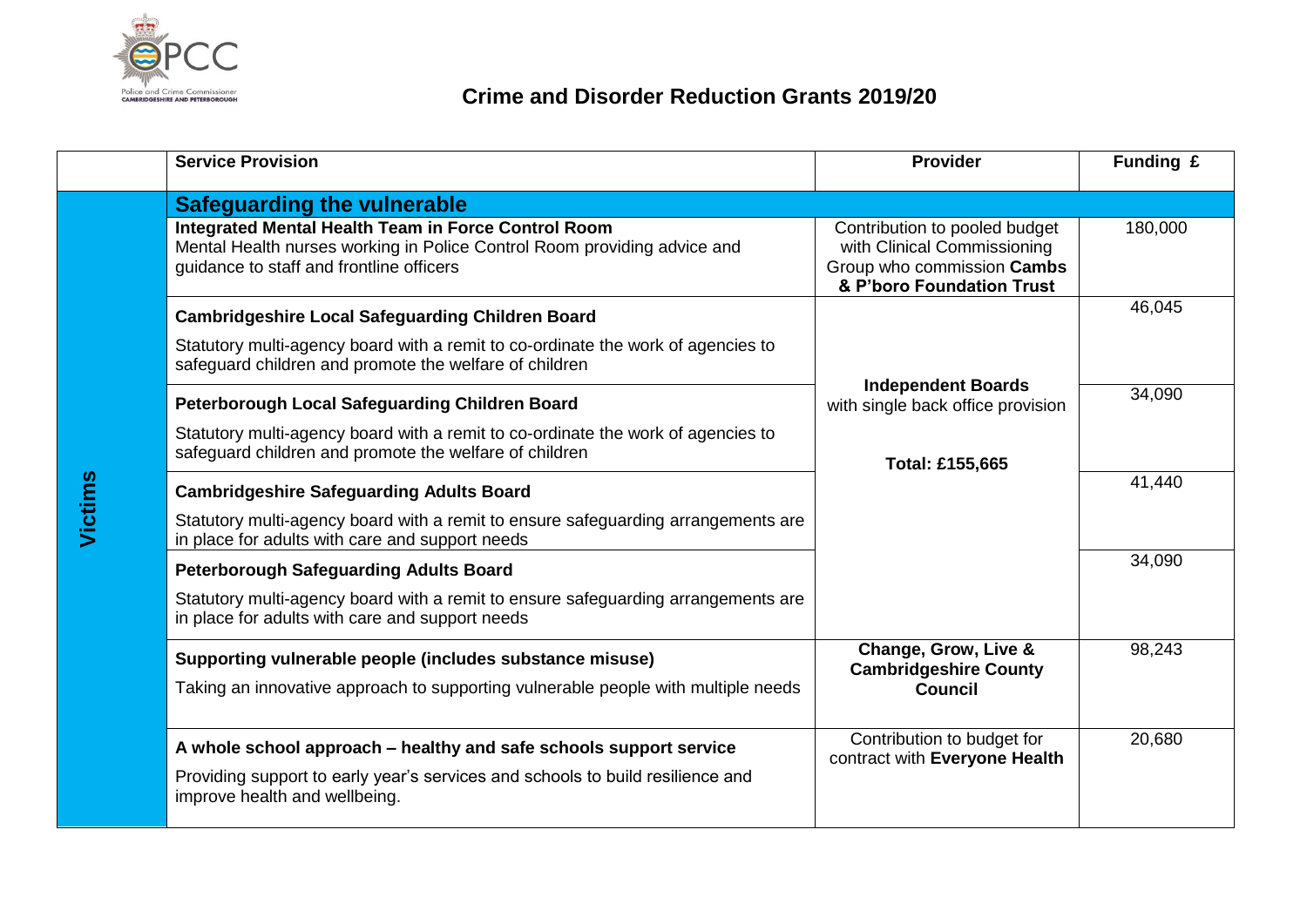

| <b>Attacking criminality and reducing re-offending</b>                                                                                                                           |                                                                                                                                                                                                                                                            |         |
|----------------------------------------------------------------------------------------------------------------------------------------------------------------------------------|------------------------------------------------------------------------------------------------------------------------------------------------------------------------------------------------------------------------------------------------------------|---------|
| <b>Cambridgeshire Substance Misuse</b><br>Contribution the drugs prevention and treatment service                                                                                | Contribution to pooled budget<br>for wider contract currently with<br><b>Change, Grow, Live</b>                                                                                                                                                            | 94,000  |
| <b>Cambridgeshire Youth Offending Service</b><br>Contribution to the YOS to fund preventative and restorative justice approaches                                                 | <b>Cambridgeshire County</b><br><b>Council</b>                                                                                                                                                                                                             | 127,000 |
| <b>Peterborough Youth Offending Service</b><br>Contribution to the YOS to fund preventative and restorative justice approaches                                                   | <b>Peterborough City Council</b>                                                                                                                                                                                                                           | 136,000 |
| <b>Multi-Agency Public Protection Agency (MAPPA)</b><br>Contribution to the partnership arrangement to manage the risk posed by the most<br>serious sexual and violent offenders | <b>National Probation Service</b>                                                                                                                                                                                                                          | 50,000  |
| Delivering a countywide offender strategy<br>Supporting pathways out of re-offending                                                                                             | <b>Recipients including:</b><br>Sodexo<br><b>Cambridgeshire and</b><br><b>Peterborough Homelessness</b><br><b>Prevention Trailblazer</b><br><b>CPFT MH Treatment</b><br><b>Requirement</b><br><b>Cambridgeshire County</b><br><b>Council Research Team</b> | 66,580  |
| Crimestoppers - Contribution to the running of the national call centre where<br>people can report information anonymously                                                       | <b>Crimestoppers</b>                                                                                                                                                                                                                                       | 20,000  |